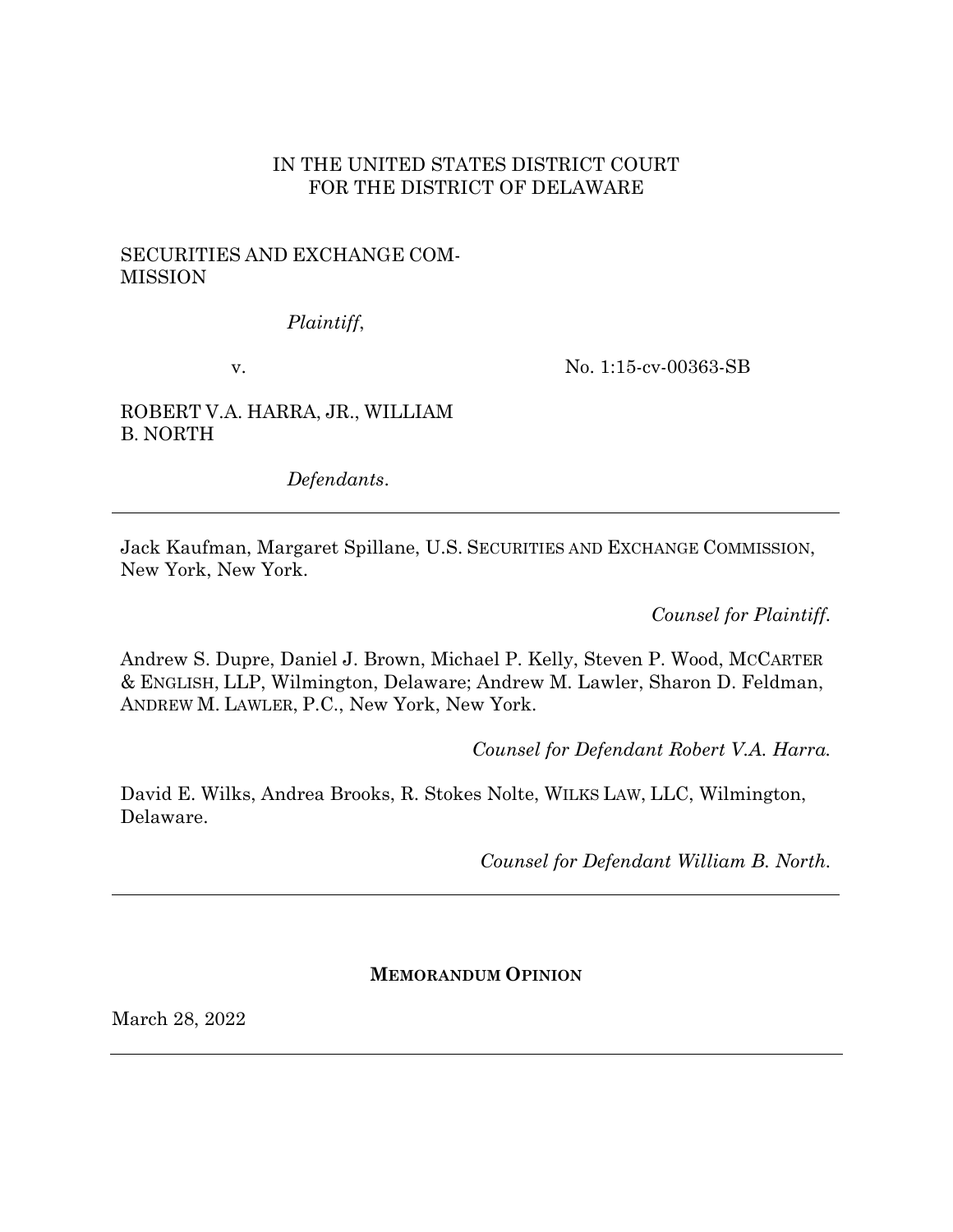BIBAS, *Circuit Judge*, sitting by designation.

Letting parties amend their pleadings can simplify a case. Even an amendment years after the initial complaint can clarify the issues. So a court should deny amendment only if it is pointless, if it would hurt the defendant, or if the plaintiff dragged his feet. Here, none of those factors applies. Even though the SEC wants to amend its complaint years after filing, I will let it do so.

### **I. BACKGROUND**

Wilmington Trust Corporation is a bank. D.I. 1 || 1. It lent a lot of money for realestate projects. D.I.  $1 \leq 2$ . And when the housing market collapsed in 2008, the value of its loan portfolio did too. *Id.*

But Wilmington's officers may have lied to cover that up, telling investors that the portfolio was still healthy. *Id.* ¶¶4–5. So in May 2015, the SEC filed this civil enforcement action against Wilmington's officers, alleging securities violations. *Id.* ¶1.

That same summer, federal prosecutors filed criminal charges against the officers for "substantially the same allegations." D.I. 63, at 6; *United States v. Wilmington Trust Corp.*, No. 1:15-cr-00023-RGA (D. Del.). They were convicted on all counts. D.I. 63, at 7.

But those convictions did not stand for long: on appeal, the Third Circuit reversed two of their four convictions and vacated the rest. *United States v. Harra*, 985 F.3d 196, 225 (3d Cir. 2021). It did so because there was "insufficient evidence from which a rational jury could find" that the Wilmington officers had lied. *Id.* at 204. The prosecutors then petitioned for rehearing, which the Third Circuit denied months later. D.I. 63, at 8.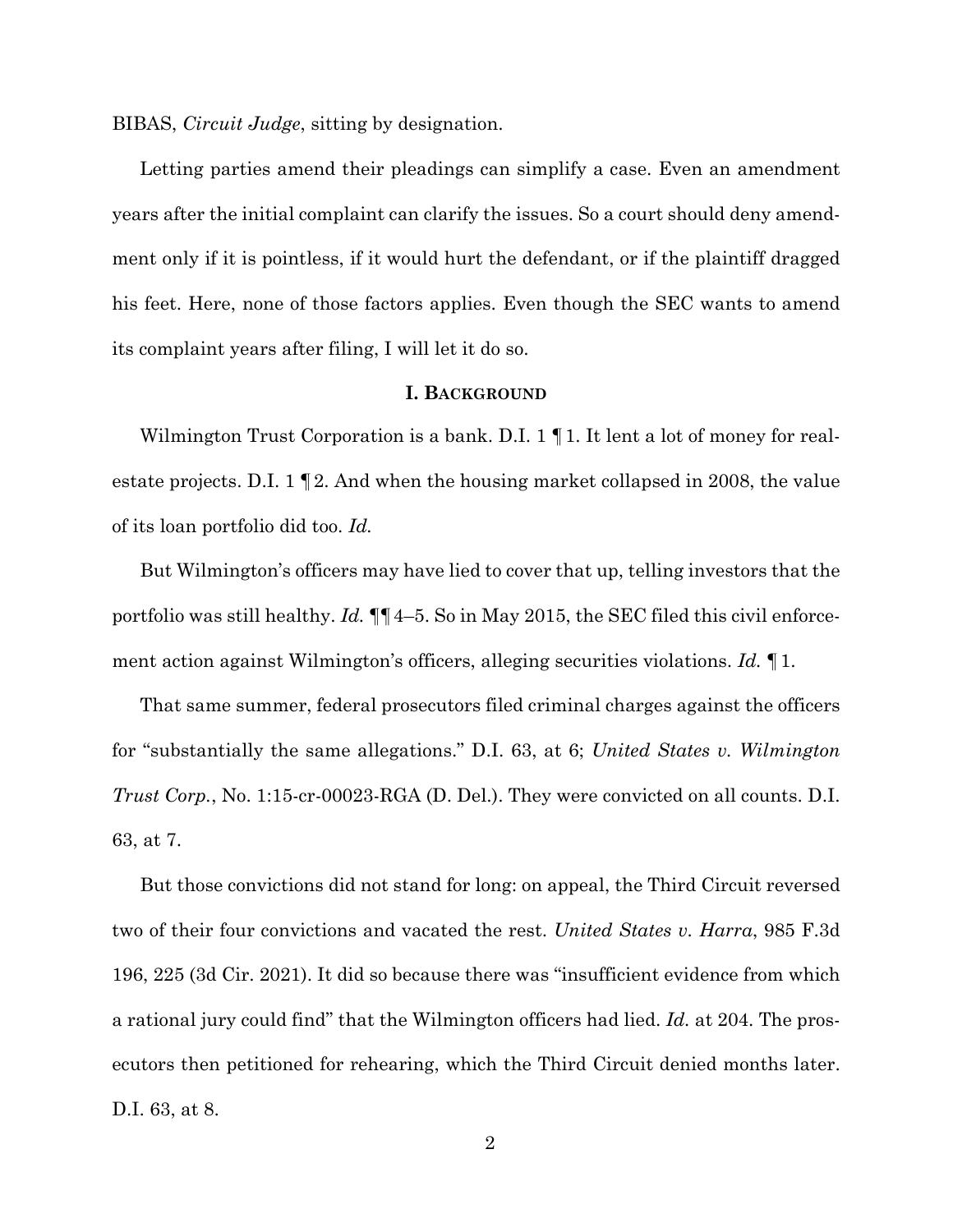Now, years after first filing its enforcement suit, the SEC wants to amend its complaint. It says that the change would "better conform [the complaint] to the Third Circuit's … decision" in the criminal case. D.I. 63, at 1.

#### **II. THE SEC MAY AMEND ITS COMPLAINT**

Federal courts take a generous approach to pleading. *Dole v. Arco Chem. Co.*, 921 F.2d 484, 486–87 (3d Cir. 1990). So I should grant leave to amend "freely … when justice so requires." Fed. R. Civ. P. 15(a)(2). But my discretion has limits. *Dole*, 921 F.2d at 486. I should deny amendment when the movant has "undu[ly] delay[ed]," the amendment would cause "undue prejudice," or it would be "futil[e]." *Foman v. Davis*, 371 U.S. 178, 182 (1962). Here, these factors favor letting the SEC amend.

#### **A. The SEC did not unduly delay**

"Delay becomes 'undue'" if it puts "an unwarranted burden on the court or when the plaintiff has had previous opportunities to amend." *Bjorgung v. Whitetail Resort, LP*, 550 F.3d 263, 266 (3d Cir. 2008). For this inquiry, I "focus on the movant's reasons for not amending sooner." *Cureton v. NCAA*, 252 F.3d 267, 273 (3d Cir. 2001).

The SEC wants to amend its complaint to better reflect a decision from January 2021. D.I. 63, at 1. True, it did not move to amend until seven months later. D.I. 63 at 1; D.I. 64, at 14–15; *see also Harra*, 985 F.3d at 196. Still, that delay was not undue.

First, this amendment does not burden the Court. It fell within the parties' stipulated briefing schedule. After the opinion was filed in January 2021, the parties agreed to wait until the resolution of a rehearing petition. D.I. 55, at 3. Then right after that petition was denied, the parties submitted a briefing schedule for this motion. D.I. 58.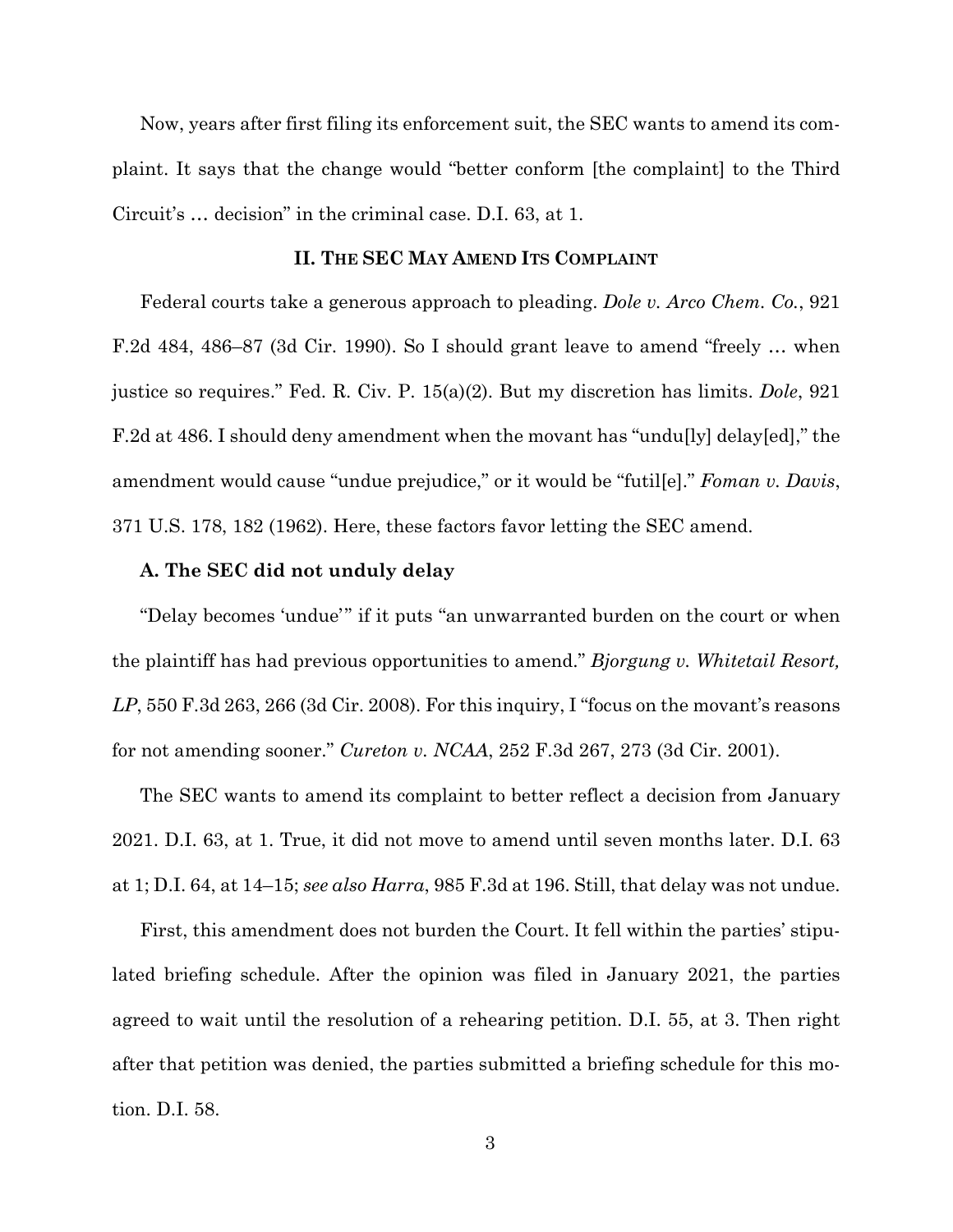If anything, that plan could have saved court time. Had the government prevailed in its rehearing petition in the criminal action, the SEC might not have amended its complaint here. *See* D.I. 63, at 9–11. So that delay was reasonable. *Cf. Lorenz v. CSX Corp.*, 1 F.3d 1406, 1414 (3d Cir. 1993) (finding "unreasonable" a three-year delay when plaintiff had already amended once before); *Bjorgung*, 550 F.3d at 267 (denying amendment when plaintiff "did nothing … despite being on notice" for years).

Second, the SEC did not miss "previous opportunities" to amend. *Cureton*, 252 F.3d at 273. Courts deny amendment on that ground when plaintiffs fail to include their new theory in "numerous" amended complaints. *Lorenz*, 1 F.3d at 1414; *accord Rolo v. City Investing Co. Liquidating Tr.*, 155 F.3d 644, 654–55 (3d Cir. 1998). Yet the SEC has not amended its complaint before.

True, the SEC proposed this amendment more than six years after it first filed its complaint. *See* D.I. 1; D.I. 62. But "[t]he mere passage of time" does not stop an amendment. *Cureton*, 252 F.3d at 273. Besides, this case was inactive for much of that time. There was a three-year stay, then the parties delayed summary-judgment briefing until after the criminal appeal. *See* D.I. 20; D.I. 31.; D.I. 53. Thus, the delay in SEC's amendment was not undue.

### **B. Amendment will not prejudice the officers**

Amendment will not lead to "additional discovery, cost, and preparation to defend against new facts or new theories." *Cureton*, 252 F.3d at 273. So the officers will not suffer "substantial or undue prejudice." *Id.*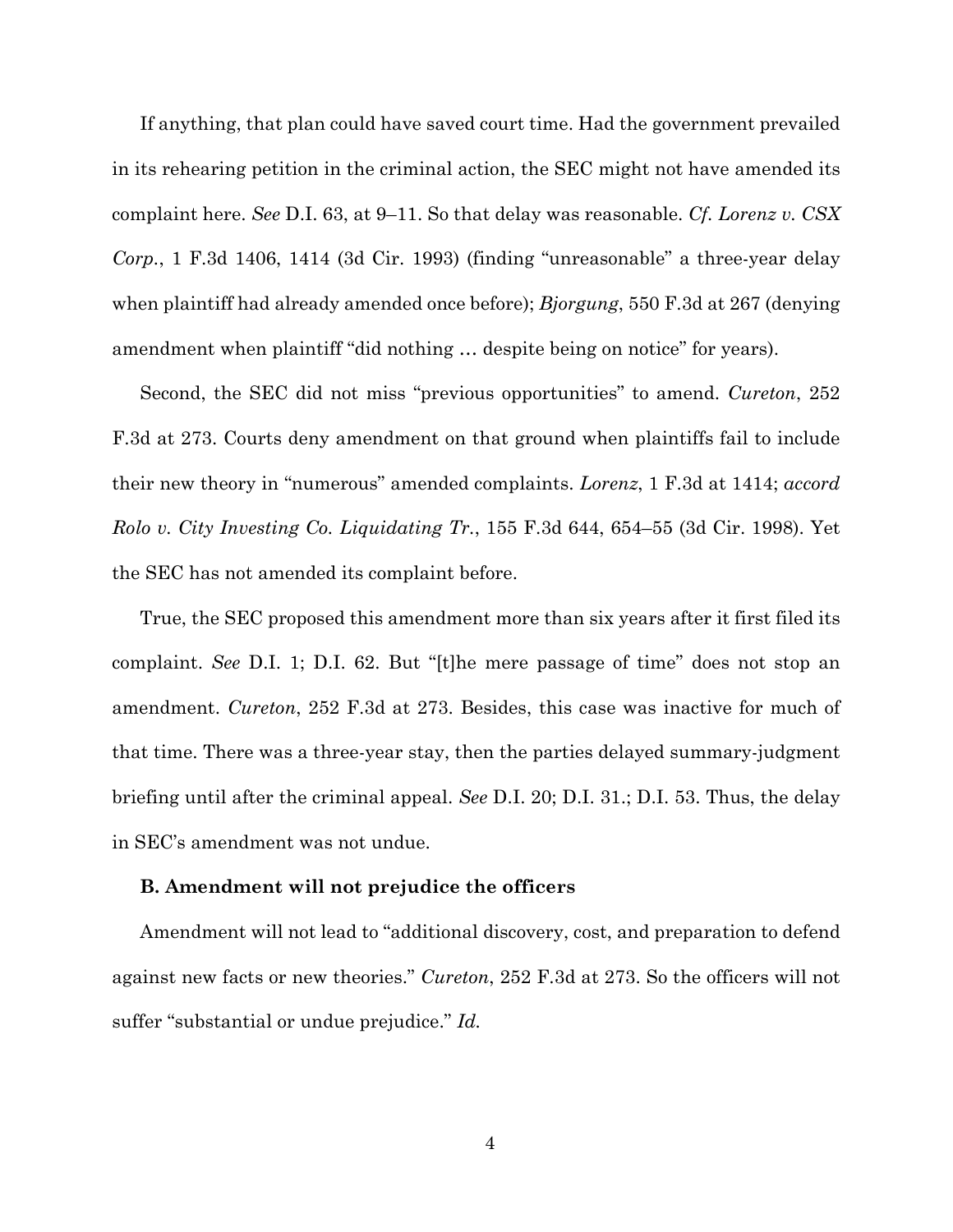For one, discovery has not yet begun*.* D.I. 63, at 12, 15. Thus, no "additional" discovery is yet possible. *Id.*; *see also Raymo v. Civitas Media LLC*, 2020 WL 4003646, at \*5–6 (M.D. Pa. July 15, 2020) (finding no prejudice when discovery was still "in its infancy").

Next, as the SEC says, the amendment merely "augment[s]" existing claims. D.I. 63, at 1. I agree. The new complaint does not "fundamentally alter[] the proceeding." *Cureton*, 252 F.3d at 274.

Consider the original complaint. The SEC first alleged that Wilmington officers lied to investors by underreporting the amount of its loans that were overdue (or soon to be). *Id.* ¶3. Overdue loans are an important metric for understanding the health of a bank's loan business: when a loan is overdue (or soon to be), that signals that the lender may not be paid back. D.I. 1 ¶1.

Now consider what has changed since then. The Third Circuit vacated the officers' convictions because it doubted that Wilmington's loans were overdue. *Harra*, 985 F.3d at 218–19. The SEC instructs lenders to report "contractually past due" loans. *Id.* at 218. But Wilmington said it had extended the loans and so presumed they did not fall under that definition. *Id.* On appeal, the Court thought Wilmington's understanding was not "unreasonable." *Id*. at 220. So Wilmington may not have lied about "overdue" loans. *Id.* at 219.

Back to the amendment. Even if the Third Circuit is right, the SEC says, Wilmington extended the due dates for those loans without adequately vetting them. D.I. 63, at 2–3. Thus, it *still* lied to investors about the quality of its loan business. *Id.* at 3.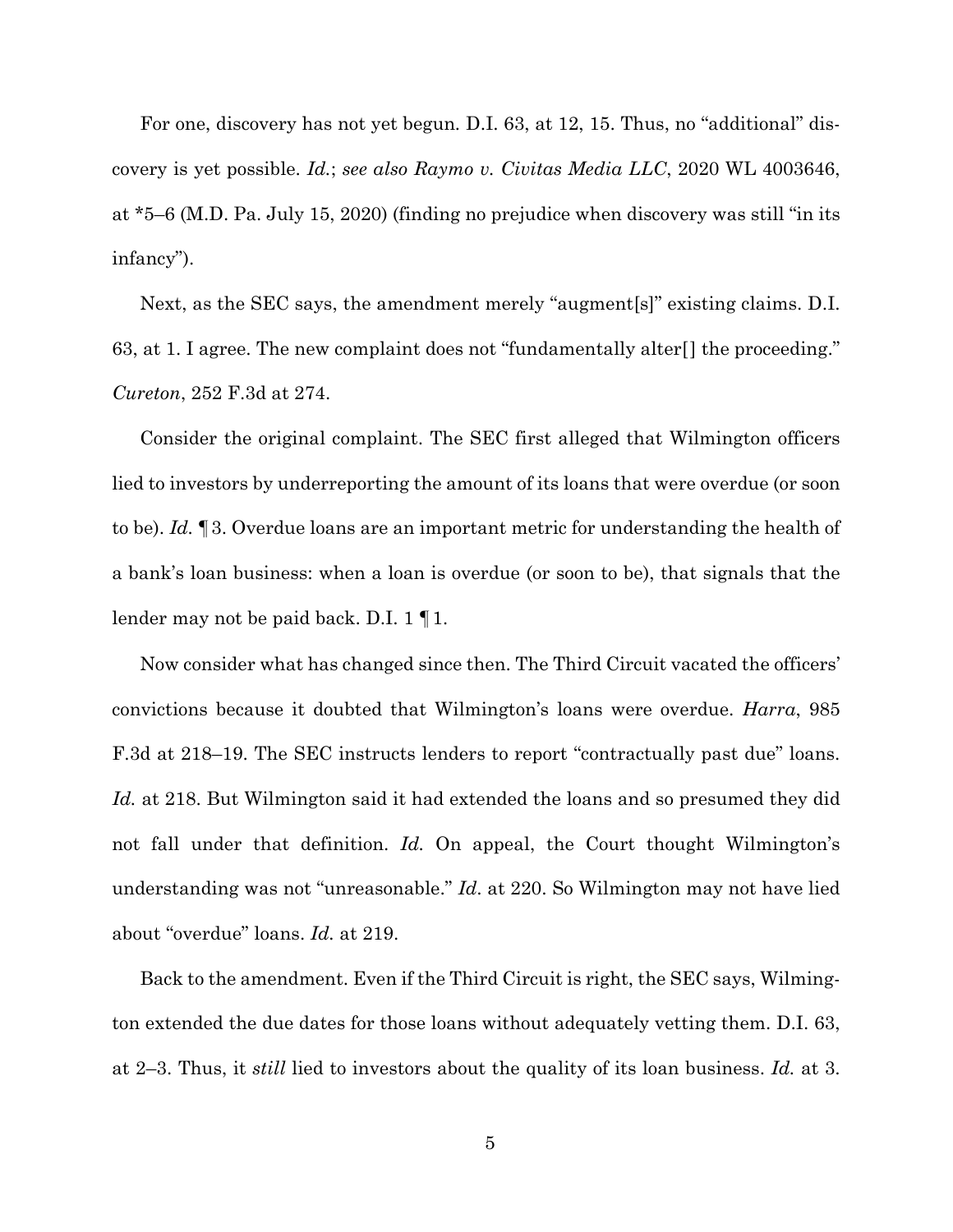That new detail does not change the action: it involves the same loans, the same SEC filings, and the same claims as the original complaint. *See* D.I. 63, at 1–2; D.I. 63-2, at 53–64. Thus, the SEC does not change its theory; instead it doubles down on it with more detail. *Cureton*, 252 F.3d at 274.

Still, the officers fight back. They say the amendment adds a "new focus" on its loan-review practices. D.I. 64 at 17. Not so. Wilmington's underwriting procedures have always been part of this case. Indeed, the original complaint alleged that the Wilmington officers tried to reduce the Bank's overdue loan burden by postponing the deadlines of some loans. *Id.* ¶¶35–38. The complaint also alleged that Wilmington delayed those loans without adequate vetting, thus violating SEC loan-review policies. *Id.* ¶¶38, 47–48, 51–55, 60, 64, 72–74; *see also* D.I. 64, at 12 (conceding that the original complaint alleged these facts). The amendment builds on that foundation.

#### **C. The amendment would not be futile**

*1. Statute of Limitations*. The SEC wants to amend a complaint that seeks a disgorgement remedy. If brought today, that disgorgement claim would be barred by the statute of limitations (plus tolling agreement). D.I. 63, at 16; 15 U.S.C. §78u(d)(8) (disgorgement has a five-year statute of limitations). So unless it relates back to the complaint, the amendment would be futile. *Arab African Int'l Bank v. Epstein*, 10 F.3d 168, 175 (3d Cir. 1993).

An amendment relates back if it makes a claim "ar[ising] out of the conduct, transaction, or occurrence set out" in the complaint. Fed. R. Civ. Pro.  $15(c)(1)(B)$ . That is, the amendment and the original must share "a common 'core of operative fact.'"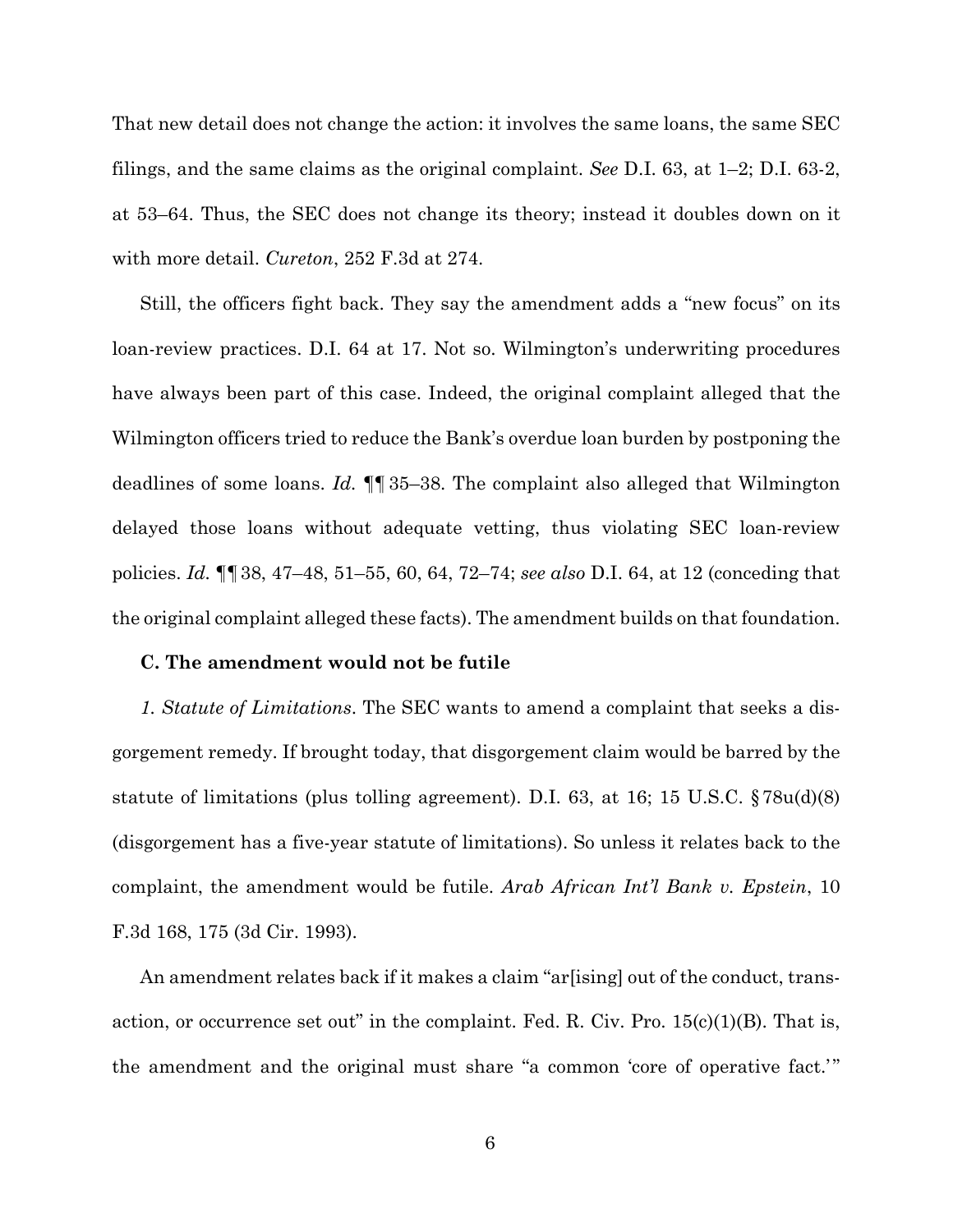*Mayle v. Felix*, 545 U.S. 644, 659 (2005). Plus, the officers must have had "fair notice" of their "basis for liability." *Glover v. FDIC*, 698 F.3d 139, 146 (3d Cir. 2012) (internal quotation marks omitted).

The SEC clears these hurdles, so its amendment relates back. As I explained, the agency has always said that the officers lied about the quality of Wilmington's loan portfolio and its vetting process. D.I. 1¶¶4, 56. The new complaint just expands on how Wilmington leaders extended loans without vetting them. So the amendment simply "restate[s] the original claim[s] with greater particularity [and] amplif[ies] the factual circumstances surrounding the pertinent conduct." *Bensel v. Allied Pilots Ass'n*, 387 F.3d 298, 310 (3d Cir. 2004).

The officers say they had no notice of the facts in the amendment. D.I. 64, at 10– 12. In support, they encourage us to adopt reasoning from defamation cases. *Id.* at 10. Because the amendment adds new falsehoods, they charge, the SEC tries to add new grounds for liability. *Id.* at 11–12.

But the defamation analogy is inapposite. Extending loans without vetting them is "a natural offshoot of the basic scheme to defraud investors by misrepresenting" the health of those loans. *In re Chaus Sec. Litig.*, 801 F. Supp. 1257, 1264 (S.D.N.Y. 1992) (internal quotation marks omitted); *accord In re Campbell Soup Co. Sec. Litig.*, 145 F. Supp. 2d 574, 602 (D.N.J. 2001). Indeed, the amendment merely expands on past allegations; it involves the same SEC reports and the same loans that are discussed in the original complaint. Those details are the same "in time and type" as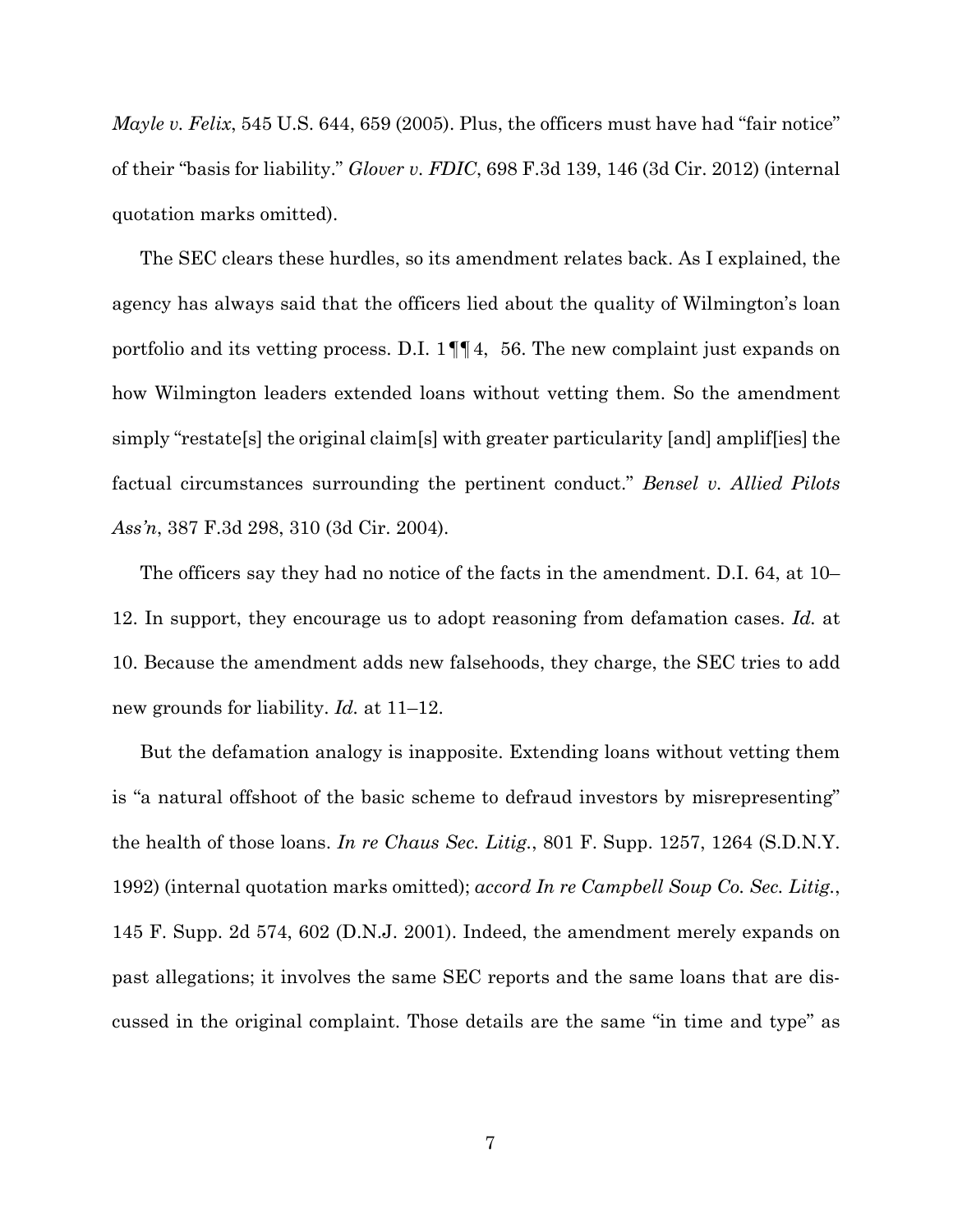those in the original complaint, so the officers had notice. *Glover*, 698 F.3d at 147 (internal quotation marks omitted).

*2. Plausibility*. Last, an amendment is futile if it does not make a plausible claim. I apply the same standard that applies to a motion to dismiss. *Shane v. Fauver*, 213 F.3d 113, 115 (3d Cir. 2000). The new complaint must have enough facts to " state a claim to relief that is plausible on its face." *Ashcroft v. Iqbal*, 556 U.S. 662, 678 (2009) (quoting *Bell Atl. Corp. v. Twombly*, 550 U.S. 544, 570 (2007)). The amended complaint hits that target. All claims have already survived a motion to dismiss. D.I. 44. And the amendments would not change that outcome. *See* D.I. 64 (not disputing plausibility).

\* \* \* \* \*

The SEC's proposed amendment is timely, did not burden the court, and will not prejudice the Wilmington officers. So the agency may amend its complaint.